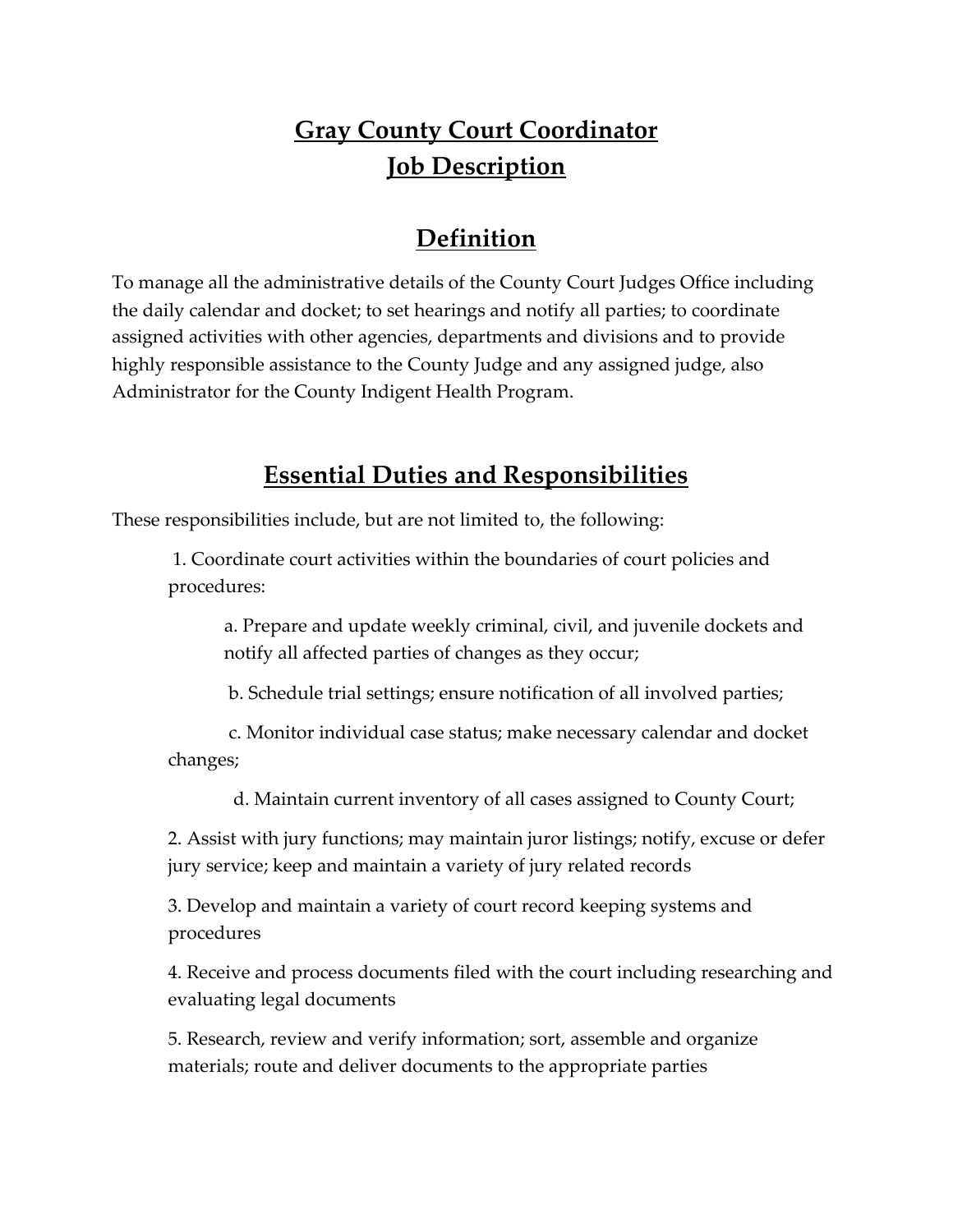6. Assist attorneys and litigants in using the court system; explain court procedures and requirements; respond to complaints and inquiries related to court procedures; status of cases and the court calendar

7. Arrange for visiting judges, secure court reporters and bailiffs for these judges and coordinate time schedules

8. Perform a wide variety of complex, responsible and confidential administrative secretarial and clerical duties for the assigned judge

9. Receive and screen telephone calls, visitors and mail; respond to sensitive requests for information and assistance. Must have the ability to deal effectively and courteously with the general public and possess good communication and organizational skills.

10. Enter information in computer system to monitor case activities for criminal, civil juvenile and probate cases

11. Prepare legal documents as required by the Court i.e.: Orders for the appointment of attorneys, scheduling orders, jury charges, etc.

12. Coordinate with the County Jail staff to arrange for the delivery of defendants to the court

13. Comply with the Code of Judicial Conduct which applies to all Court Personnel

14. Knowledge of Zoom technology and capability to set hearings, notify parties and administrate hearings, as well as live stream to YouTube.

15. Administer and Screen the County Indigent Health Program using required State Policy and Procedures by assessing an applicant's eligibility to the County Indigent Health Care Program based on the guidelines established by the State of Texas under Chapter 61 of the Texas Health and Safety Code and the rules and regulations implemented by Gray County.

## **Other Important Duties and Responsibilities**

1. Attend and participate in professional group meetings; stay informed of new trends and innovations in the field of court administration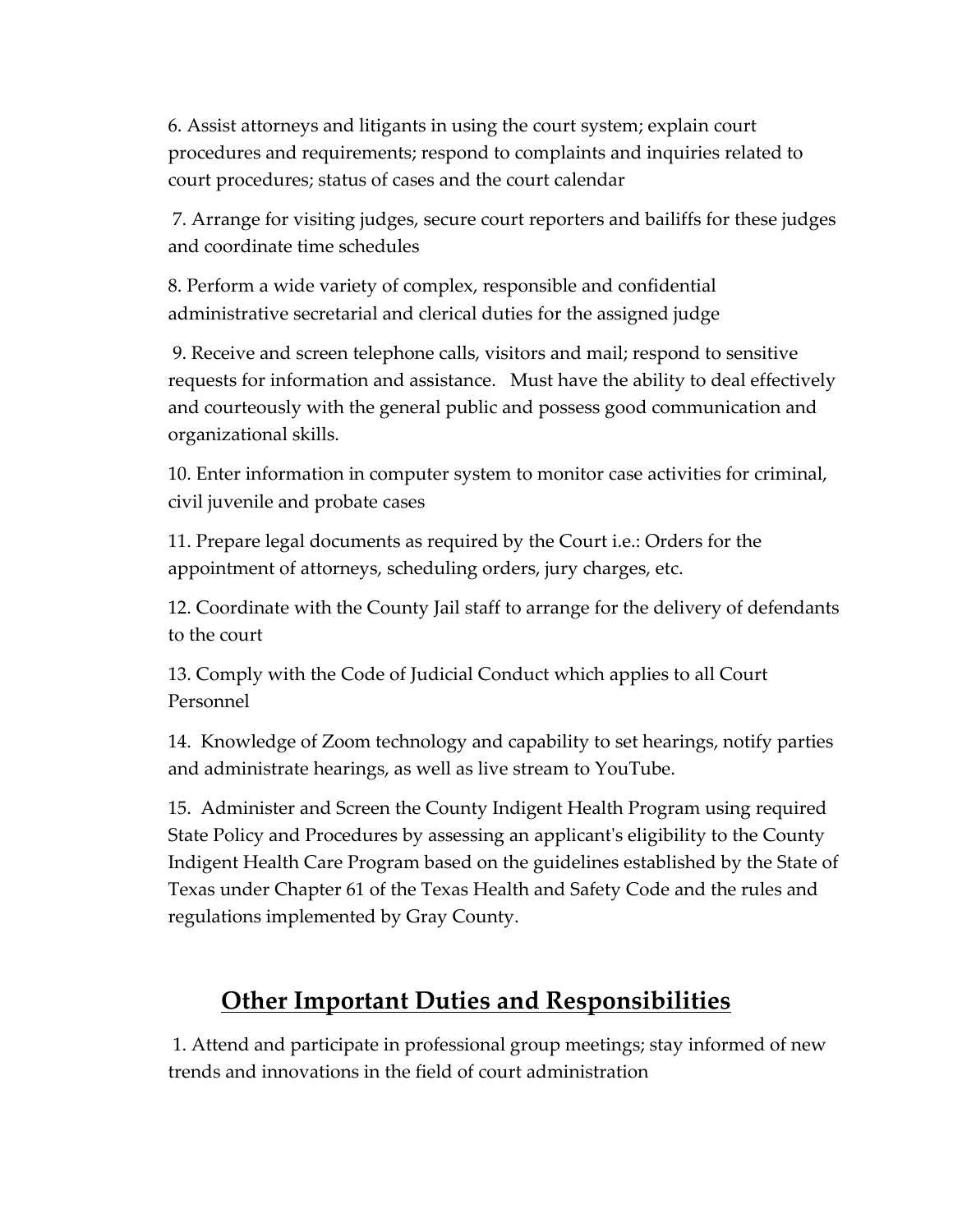2. Maintain inventory and purchase office supplies as necessary

3. Maintain appointment schedules and the Court's calendar, by scheduling for court reporters, bailiffs and any other necessary support staff

4. Prepare and revise forms used in case scheduling and management of caseload

5. Maintain a professional, cooperative working relationship with other county offices and outside agencies

6. Must be able to work independently; to finish reports and mailings on time; and to multitask while working in a close environment

## **Education and Experience/Training**

High school graduation or its equivalent is a minimum requirement with college level courses in a related field or Bachelor's degree preferred. Minimum of 2 years experience is preferred.

## **Required Qualifications, Knowledge, Skills and Abilities**

To perform this job successfully, an individual must be able to perform each essential duty satisfactorily. The requirements listed below are representative of the knowledge, skill and/or ability required:

Knowledge of modern office practices and procedures, including automated record keeping systems; be able to operate copier and fax machine; knowledge of Microsoft programs; Excel; and LGS and E-file is a plus; understanding of complex legal documents, instruments, records and reports; excellent verbal and written communications skills and knowledge of legal terminology and the ability to effectively and accurately monitor cases, ability to type accurately; plus experience with word processor and computer systems essential, and the ability to establish and maintain effective working relationships with Judges, members of the legal profession, other county offices and the general public. Must be able to work independently while maintaining confidentiality and honesty

Physical Requirements Must be able to stand or sit for extended periods of time; be able to operate assigned equipment and type for extended periods of time;